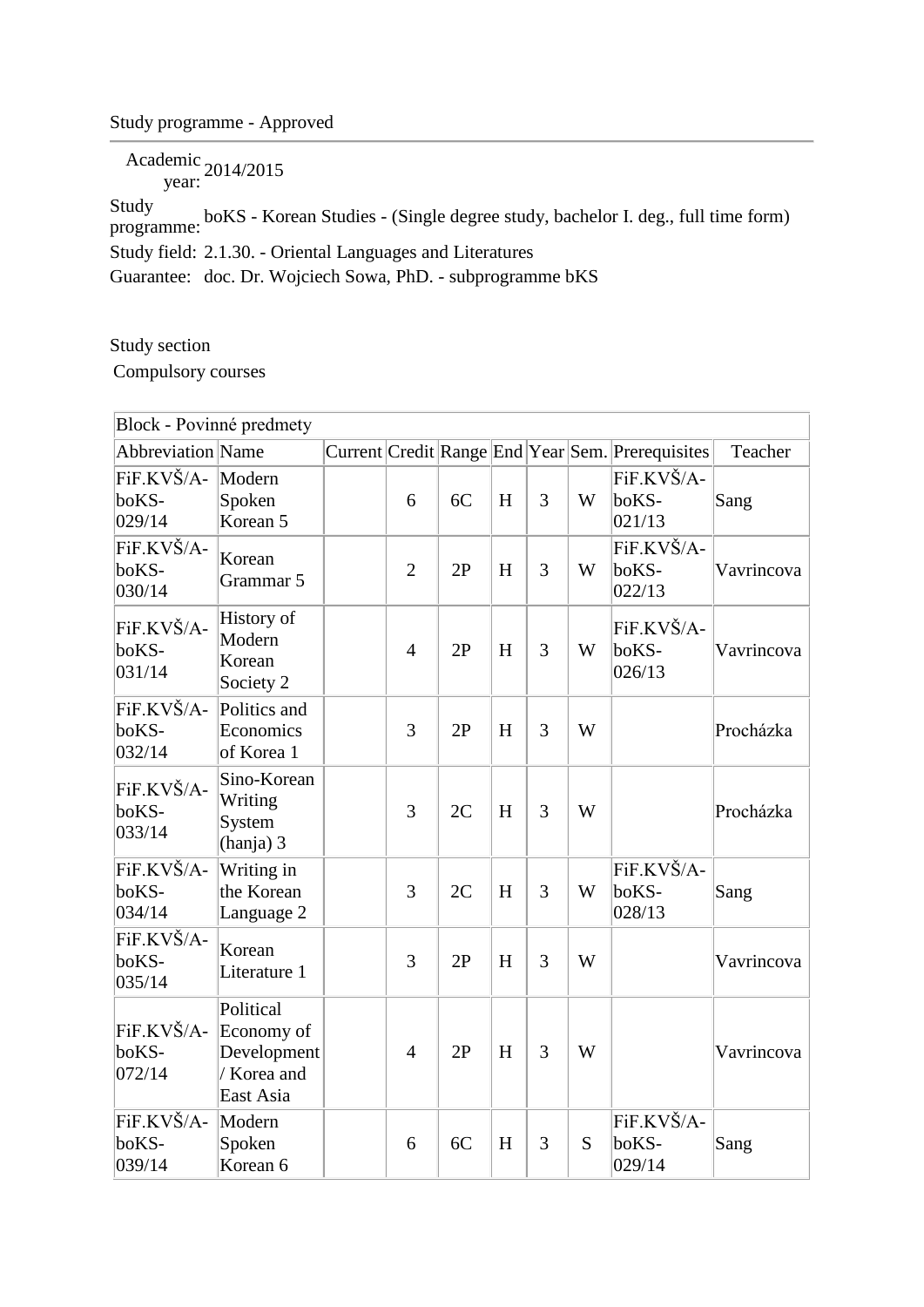| FiF.KVŠ/A-<br>boKS-<br>040/14 | Korean<br>Grammar 6                       | $\overline{2}$ | 2C | H | 3 | S | FiF.KVŠ/A-<br>boKS-<br>030/14 | Vavrincova |
|-------------------------------|-------------------------------------------|----------------|----|---|---|---|-------------------------------|------------|
| FiF.KVŠ/A-<br>boKS-<br>041/14 | Dejiny a<br>politika<br>Severnej<br>Kórey | 3              | 2P | H | 3 | S |                               | Vavrincova |
| FiF.KVŠ/A-<br>boKS-<br>042/14 | Politics and<br>Economics<br>of Korea 2   | 3              | 2P | H | 3 | S | FiF.KVŠ/A-<br>boKS-<br>032/14 | Procházka  |
| FiF.KVŠ/A-<br>boKS-<br>043/14 | Ekonomická<br>kórejčina 1                 | $\overline{2}$ | 2C | H | 3 | S |                               | Sang       |
| FiF.KVŠ/A-<br>boKS-<br>044/14 | Writing in<br>the Korean<br>Language 3    | $\overline{3}$ | 2C | H | 3 | S | FiF.KVŠ/A-<br>boKS-<br>034/14 | Sang       |
| FiF.KVŠ/A-<br>boKS-<br>045/14 | Korean<br>Literature 2                    | 3              | 2P | H | 3 | S |                               | Vavrincova |

Compulsory elective courses

| Block - Povinne voliteľné predmety |                                                                                |             |                   |     |   |               |   |                   |            |
|------------------------------------|--------------------------------------------------------------------------------|-------------|-------------------|-----|---|---------------|---|-------------------|------------|
| Abbreviatio<br>n                   | Name                                                                           | Curren<br>t | Credi   Rang<br>t | e   |   | End Year Sem. |   | Prerequisite<br>S | Teacher    |
| FiF.KVŠ/A-<br>boKS-<br>037/14      | Reading texts<br>on Modern<br>Korean<br>History in the<br>Korean<br>Language 1 |             | $\overline{2}$    | 2C  | H | 3             | W |                   | Vavrincova |
| FiF.KVŠ/A-<br>boKS-<br>038/14      | Reading and<br>Translating<br>Texts of<br>Contemporar<br>y Korean<br>Culture 1 |             | 3                 | 2LS | H | 3             | W |                   |            |
| FiF.KVŠ/A-<br>boKS-<br>047/14      | Reading texts<br>on Modern<br>Korean<br>History in the<br>Korean<br>Language 2 |             | $\overline{2}$    | 2C  | H | 3             | S |                   | Vavrincova |
| FiF.KVŠ/A-<br>boKS-<br>048/14      | Reading and<br>Translating<br>Texts of                                         |             | 3                 | 2LS | H | 3             | S |                   | Sang       |